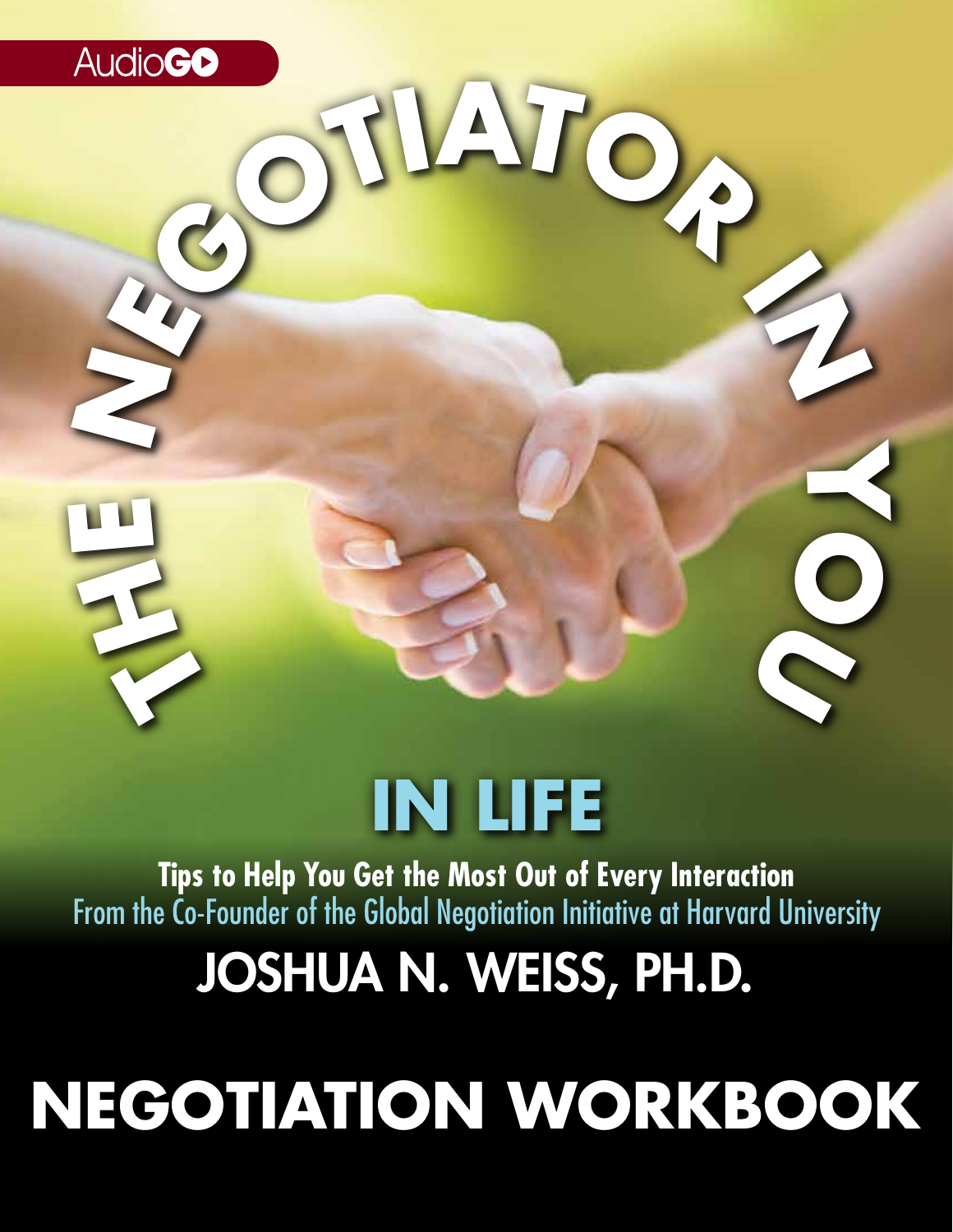## **CONTENTS**

- **2 Overview**
- **2 INTRODUCTION**
- **3 Getting them to Play your game: From Competition to Cooperation**
- **5 Your inalienable right: Being Assertive**
- **7 Should I or shouldn't I: Making the First Offer**
- **9 Your money or your life: Valuation in Negotiation**
- **11 I'll take that one, that one, and that one: Negotiating big purchases – houses and cars**
- **13 TheY huff and they puff and . . . : Negotiating with Companies as the "weak" consumer**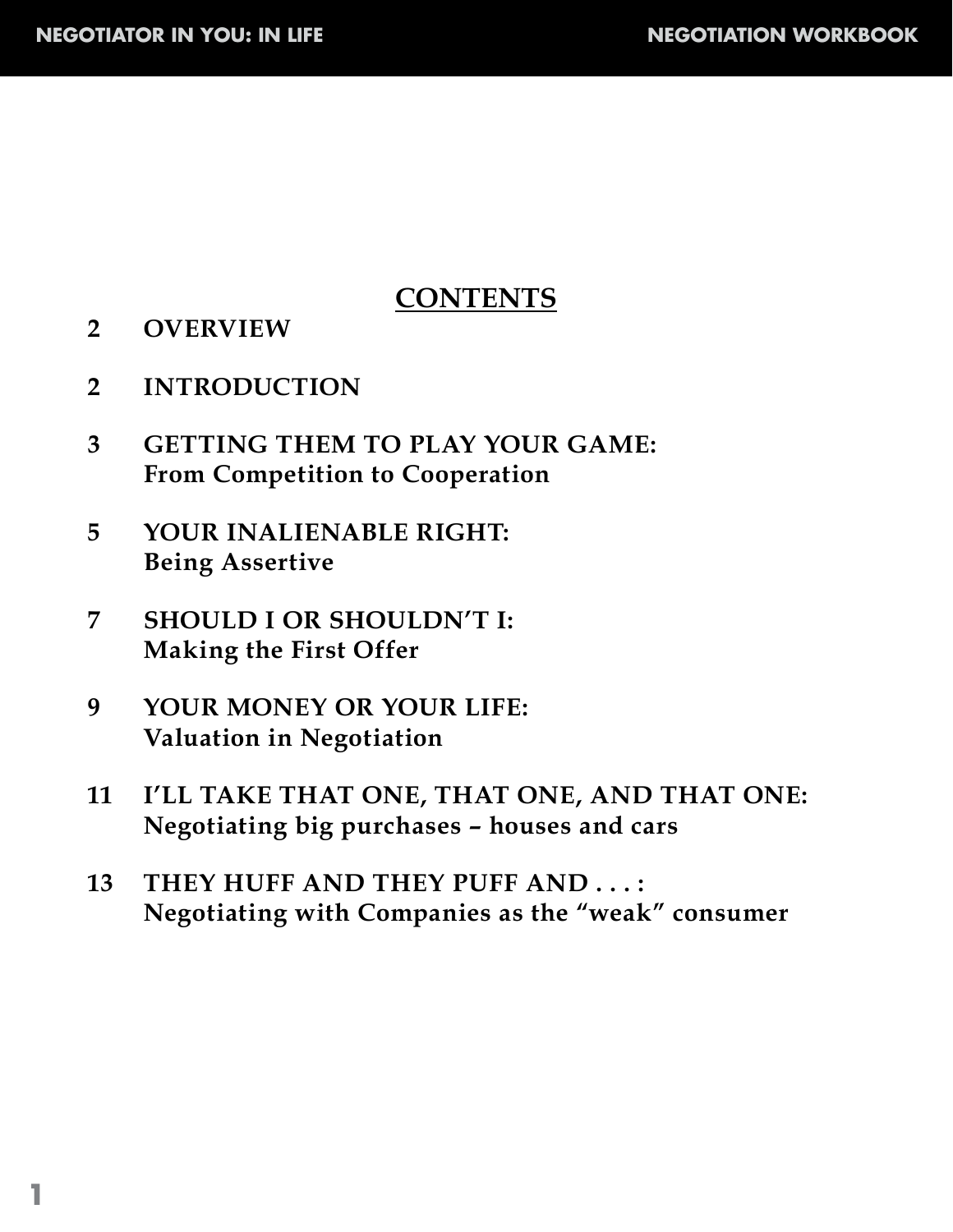#### **Overview**

The Negotiator in You is a broad introductory course designed to help everyone discover the negotiator that lies within each of us. This workbook is broken into three modules–at work, at home, and in life—and serves as an accompaniment to the original audio series. The workbooks will help remind you of key points from each section and important questions to ask yourself as you prepare for your negotiations.

There are some important skills that are useful to note, which cut across each module and apply to virtually all negotiations. These include:

- 1. The importance, and challenge, of listening effectively; The ability to ask questions that gather information in a non- confrontational manner;
- 2. The competency to empathize with the other so you can be persuasive to them and speak to their interests;
- 3. The skill and ability to assert your interest so you don't give away what is most important to you.

With these factors always in mind, let's find the **Negotiator in You**.

## **INTRODUCTION**

This document is intended to serve as an accompaniment to the audio series the Negotiator in You in Life. Before discussing the specific issues related to negotiating in life, it is important to understand how the context in life is different from other realms, such as at work and at home. In life we negotiate in a context where we have to deal with some of the following challenges:

- $\triangleright$  The culture of negotiation in many places, including across the United States, is still based primarily on competition. While this is changing it is still a reality with which we have to cope;
- $\triangleright$  Our reputation in life follows us around and the impact of this on our negotiations in life is significant. If we do not handle negotiations in life well we usually suffer the consequences.
- $\triangleright$  Most of our negotiations in life are long-term endeavors. This often pushes against the competitive approach and the desire for short-term gains.

There are many other challenges when negotiating at life, but not all can be addressed in this worksheet. However, the issues below examine a number of critical negotiations in life and provide questions and templates to help you prepare for these kinds of negotiations.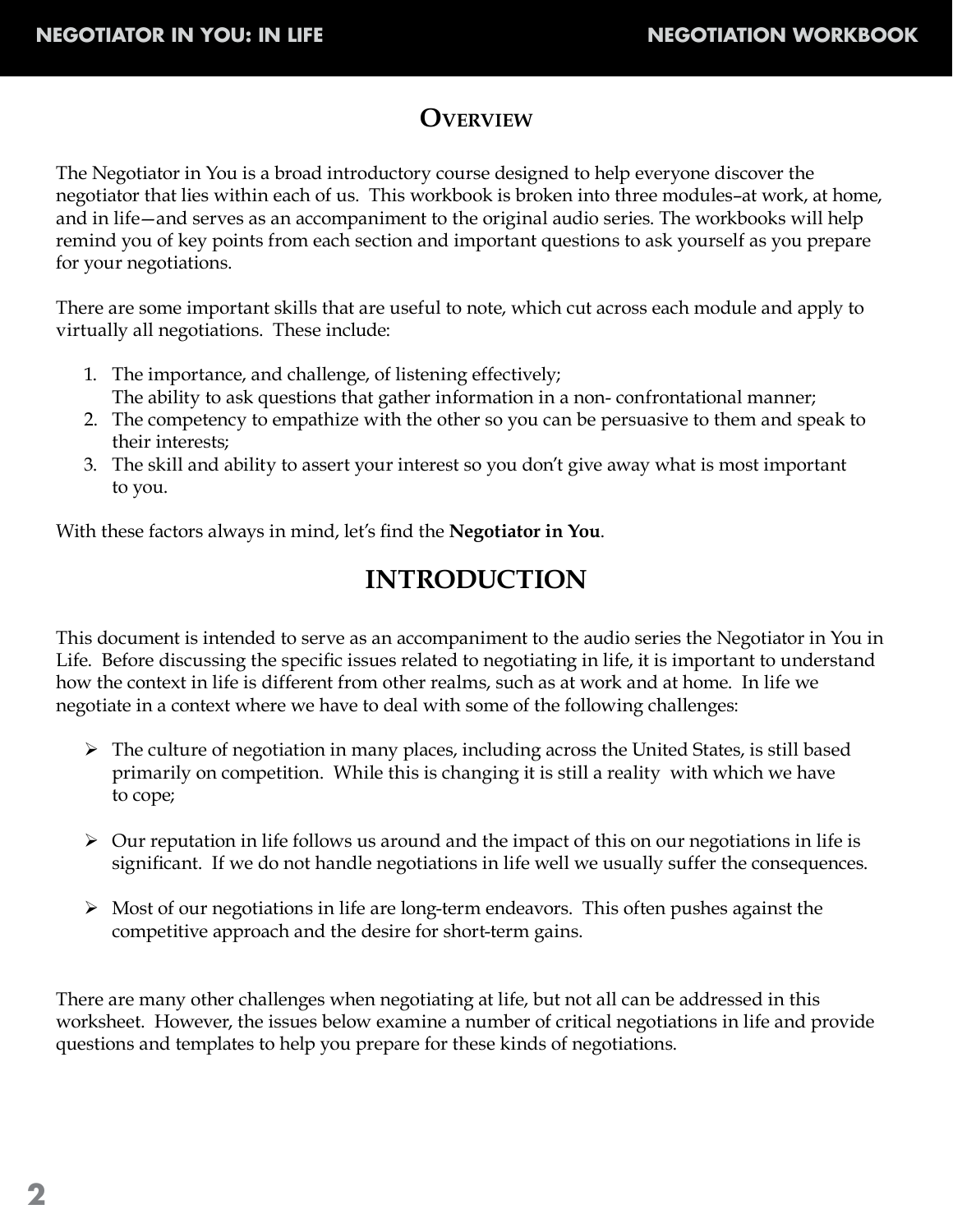### **Getting them to Play your game: From competition to cooperation**

There are different games to be played in negotiation. One game to play is competitive and the other cooperative. In thinking about which to use in our life's negotiation it may be useful to turn to an authority on competition and cooperation, one Charles Darwin. As he stated, "In the long history of humankind (and animal kind, too) those who learned to collaborate and improvise most effectively have prevailed." Perhaps he was on to something...as it relates to negotiation.

**Start with this tip:** You cannot change someone else's mind. You can only change the environment that they are in and help them to change their own mind.

#### **When it comes to getting them to play your game, remember these key points:**

- **Use a cooperative approach when a long-term relationship is the pretext for the negotiation.**
- The best tool at your disposal to get the other to play a more cooperative game is to use your Best Alternative To a Negotiated Agreement (BATNA) to send them a signal that you won't play their competitive game.
- If they will not play your game consider whether you should continue the negotiation in less than optimal conditions.

- Is a cooperative approach the best one for me given the context and situation in this negotiation? If so, why?
- If you do not have a good BATNA is there a way to improve it?
- What is their BATNA and how does it compare to yours?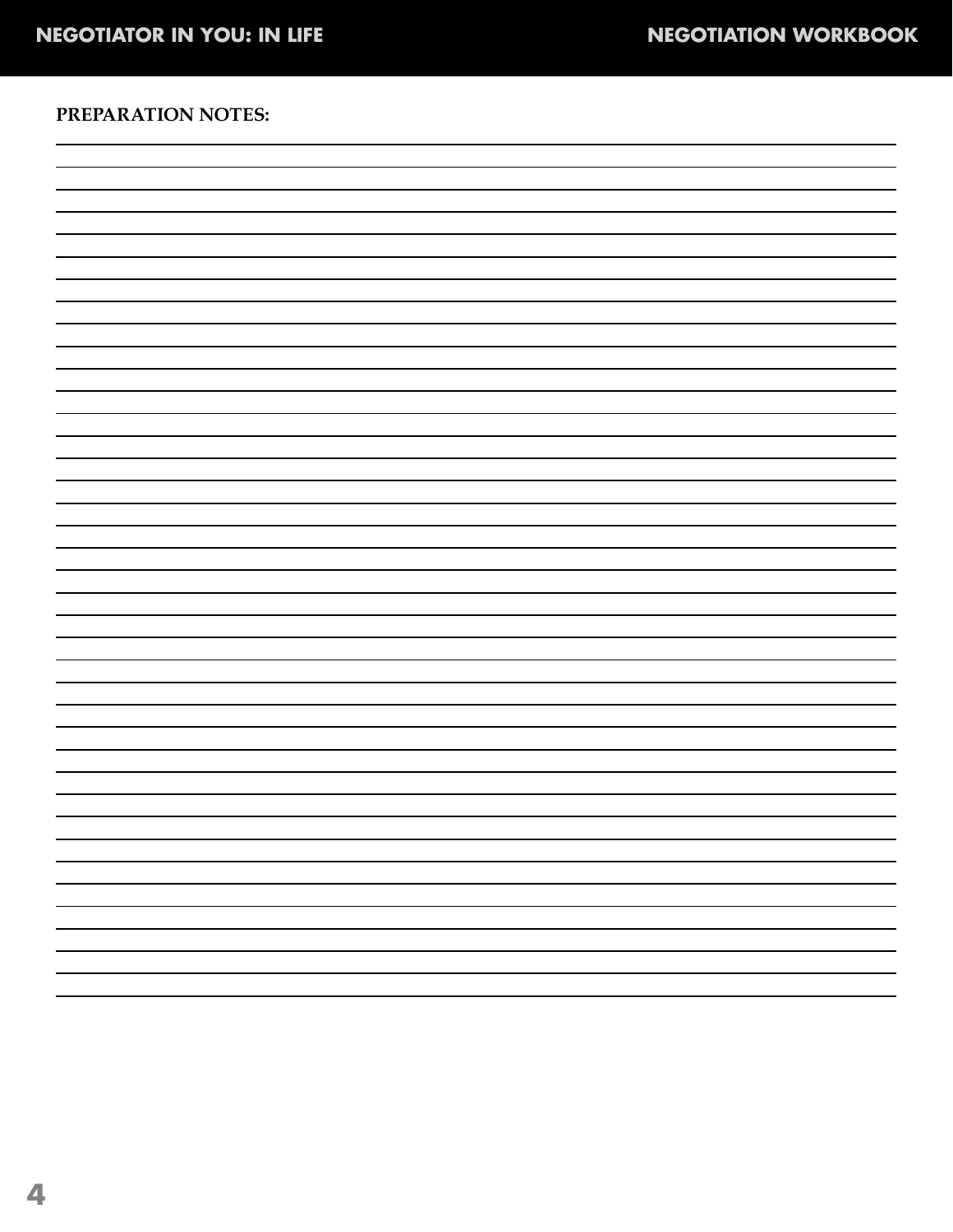#### **Your inalienable right: Being Assertive**

For many, being assertive in negotiation is a very difficult challenge. And yet being assertive is critical if one wants to be an effective negotiator because you have to be able to explain clearly to the other what you want and to do so with conviction. In order to be assertive one has to start with the belief that you are as entitled to what you want as the other negotiator.

**Start with this tip:** Being assertive starts and ends with one's mindset and should not be influenced by what the other negotiator does or says.

#### **When it comes to being assertive in negotiations, remember these key points:**

- Assertiveness is defined as standing up for your needs without feeling the need to harm the other.
- Remind yourself of the importance of what you want and why. It is your right to what you want just like the other negotiator has a right to what they need.
- If you are prone to accommodation, and as a result waiver when you should be assertive, develop a technique to remind yourself not to stop asserting in the heat of the moment.

- □ Am I really clear about my interests and what I am trying to achieve in this given negotiation?
- Have I really convinced myself that I am genuinely entitled to my interests?
- Do I understand the distinction between assertive and aggressiveness? Do you know when you are crossing the line?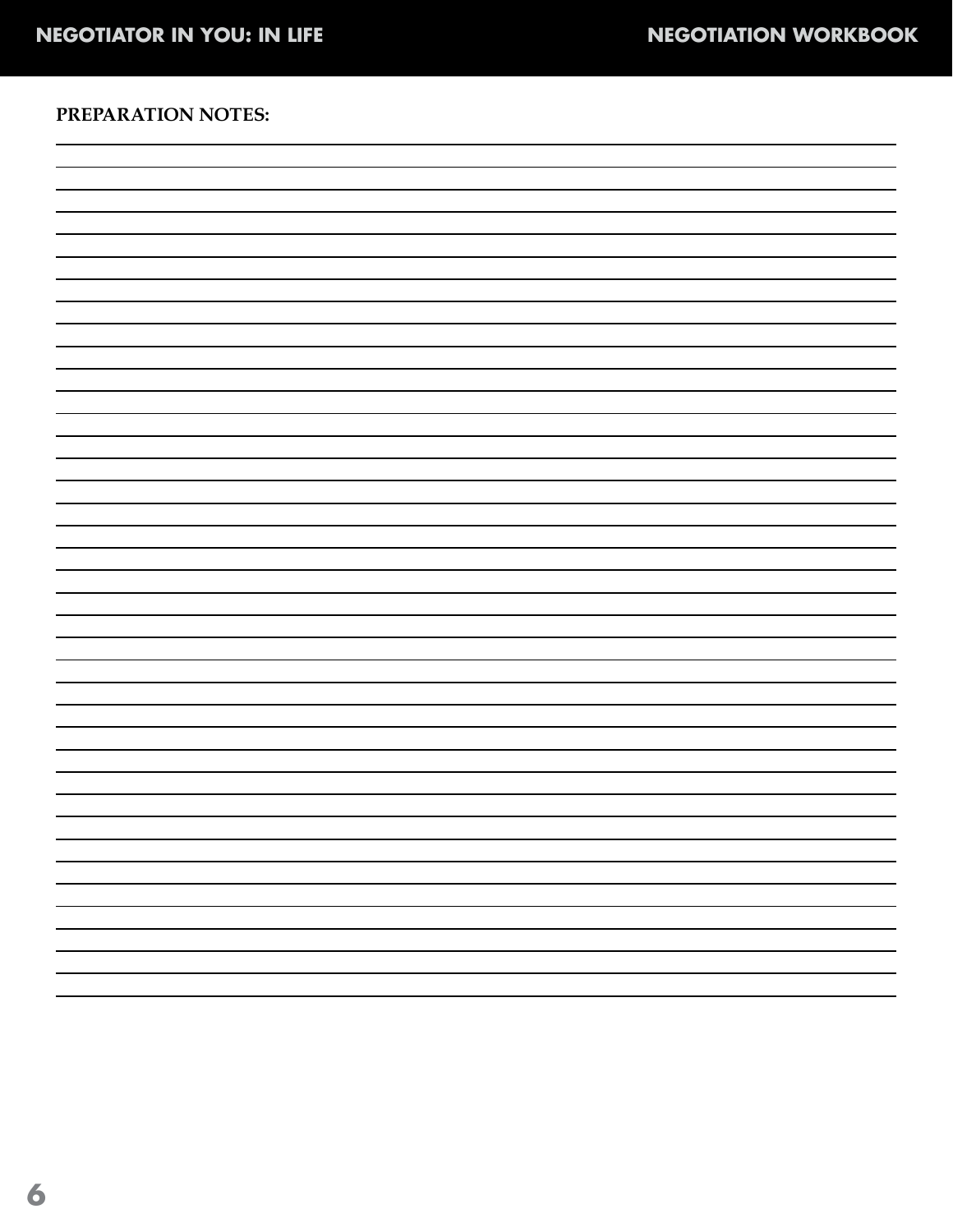## **Should I or shouldn't I: Making the first offer**

Making the first offer in negotiation. This is a subject that gets a lot of discussion and everyone seems to have an opinion about it. The reality is that if you make a first offer, you should do it strategically and if you choose not to make a first offer, you should understand how to counteract the other negotiators initial proposal.

**Start with this tip:** Neither making the first offer or always making the first offer are the right approaches. Different negotiations require different rationale and logic when it comes to first offers.

#### **When it comes to making the first offer, remember these key points:**

- Do your homework and beware of the Winner's Curse—making an offer that is immediately accepted and was clearly too low.
- Don't get so entrenched in the idea of making a first offer (or not) that you won't make it at any cost.
- You should not make the first offer in a negotiation if you are unclear as to what you want.
- If the other makes the first offer don't get anchored. Ask questions and offer counter proposals that have merit and logic.

- Ask yourself if it will benefit you to try to anchor the negotiation with a first offer?
- Is this a one-time negotiation? If so, it probably makes sense to make the first offer to try to anchor the situation.
- On what are you basing your first offer? Do you have logic and rationale if asked by the other?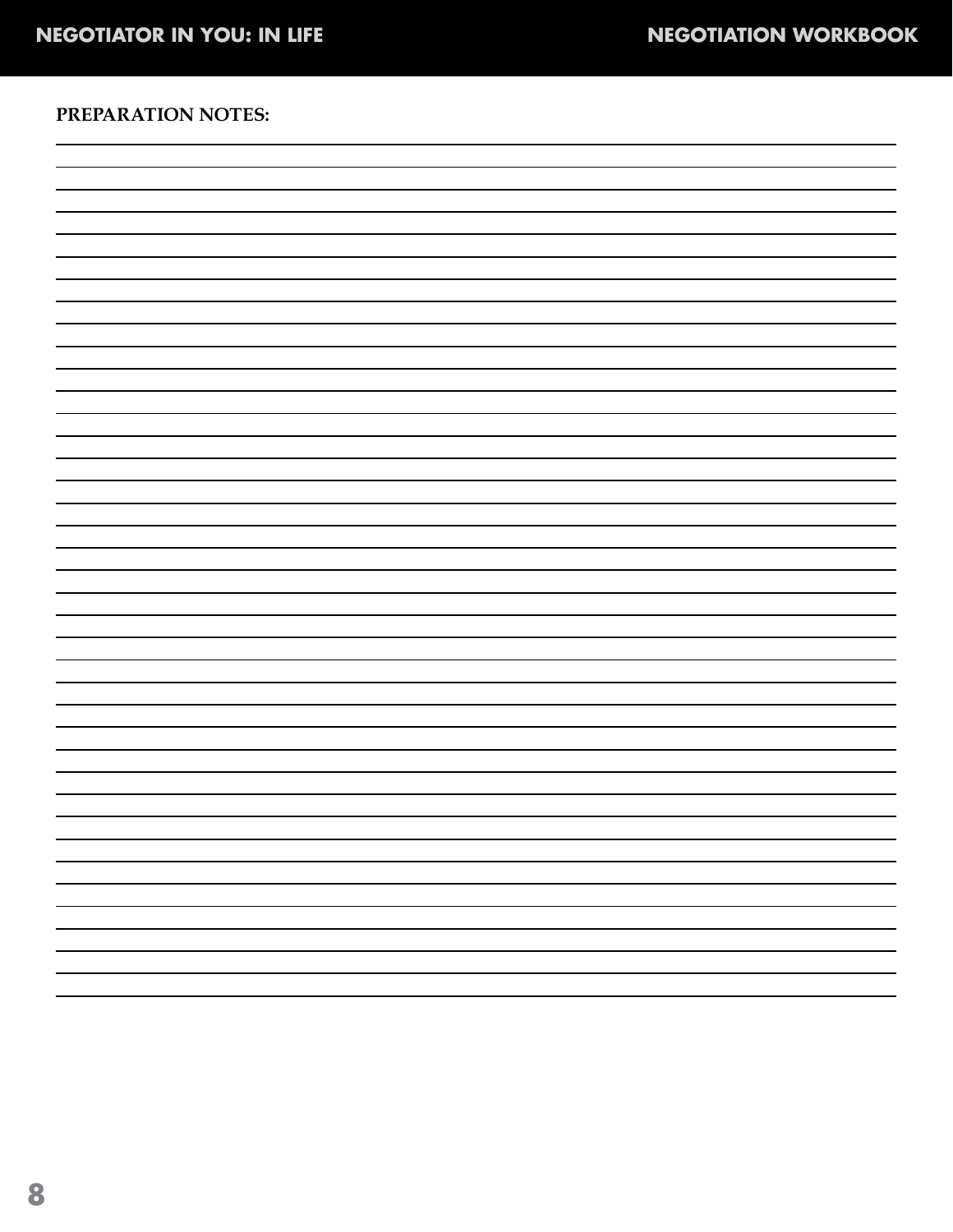## **Your money or your life: Valuation in negotiation**

People value many things. In negotiation we often focus on the money as the source of value, but as we all know, money is not everything. People also value time, respect, and other intangibles that are a critical part of any negotiation process.

**Start with this tip:** If you are unable to find a solution to a negotiation you are in and can't understand why, it is likely that you have not found what the other values. When you do, progress will be made.

#### **When it comes to valuation in negotiation, remember these keys:**

- Valuation comes in many forms. Try to find all the sources of value in a given situation.
- Finding common and uncommon places of value is how creative negotiation solutions are found and maximum value is attained.
- If you find that you and the other negotiator value different things, then your job becomes easier because trade-offs are possible.

- What do I value in this negotiation? Think broadly here about all the things that matter to you.
- Are some of things that I value intangibles, such as respect and equality?
- Do I know what the other negotiator values and if so, can I easily give them what they want and vice versa?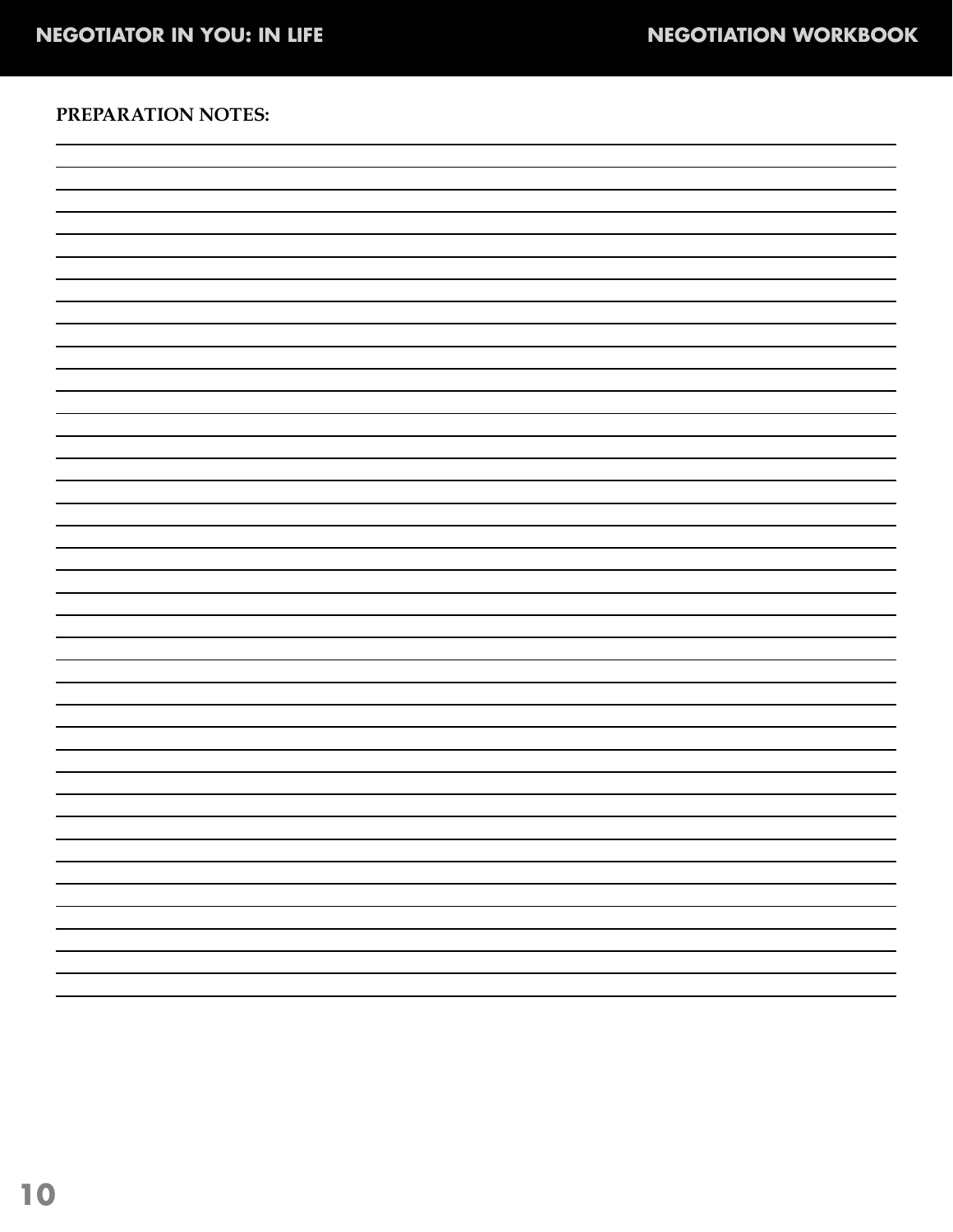#### **I'll take that one, that one, and that one: Negotiating big purchases – houses and cars**

To make big purchases in life we usually have to negotiate. The kind of negotiation that happens around this type of transaction is often uncomfortable for a lot of people. We can play a positional game of negotiation well and still be consistent with our values.

**Start with this tip:** Expect a positional, high-low negotiation and play the game the right way. Prepare so that you ultimately know where you want to land in this negotiation and adjust your concessions as needed. Understanding where you want to end up will help you to make the difficult decisions in this kind of negotiation.

#### **When it comes negotiations around big purchases, remember these key points:**

- Doing your homework and preparing for these kinds of negotiations is critical to your success. In this case, information is power and the internet has leveled the playing field between buyer and seller.
- Make sure you investigate all the standards used in these kinds of negotiations (i.e. for cars, Keller Blue Book and Galves). While it is fine for the other person to use a certain standard there are other standards out there that might better fit your perspective and you should not hesitate to raise those and actually negotiate the standards to be used.
- Watch the "good cop bad cop" approach that many sellers use in negotiations. Let them go through their routine while you keep your goal in mind. As long as you end up where you want to it does not matter what games the other side plays.

- What do I want to pay for this item and how can I justify my price? What criteria will I use to support my perspective?
- What standards are out there for me to find when it comes to buying a house or a car? And which one is best for me given the context of this negotiation?
- How will I handle pressure tactics, the use of deadlines, and other tricks so that I don't become susceptible to them?